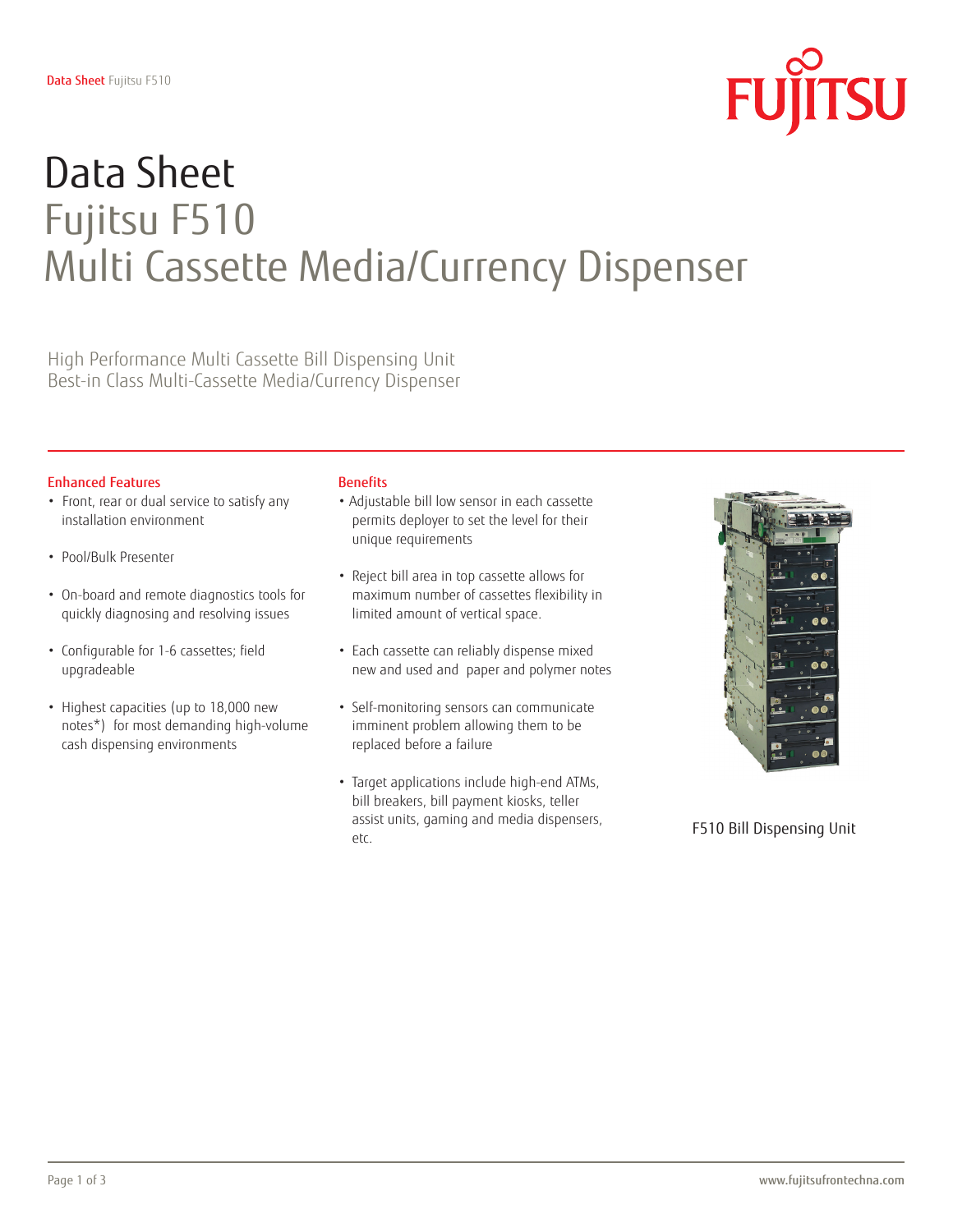### F510 Multi Cassette Media Dispenser

With over 30-years' experience in designing and building media dispensing devices of legendary quality, Fujitsu has expanded the family of products available to its OEM sales channel to meet the needs of a greater number of applications.

The Fujitsu F510 is one of the most advanced media dispensers on the market today, with the speed, capacity, reliability, and advanced diagnostics for your most demanding environments.

At seven notes per second, the F510 is one of the fastest cash dispensers in the industry. The unit is expandable up to six cassettes, with each cassette capable of supporting up to 3,000 new notes. With a total capacity of 18,000 new notes, it is the solution for high-volume locations. The multimedia-capable F510 can dispense postage stamps, coupons, pre-paid phone cards or other specialized media, making it one of the most flexible dispensers in the industry.

Despite its advanced features, the F510 has been designed to drive down your total cost of ownership.

The unit features advanced on-board and remote diagnostics to help detect problems before they occur. And its integrated reject bin reduces maintenance needs. The F510 can be installed to support front and rear service or can be configured for dual access. This enables the OEM to support multiple applications, which reduces support costs, lowers spare inventory, and minimizes maintenance logistics.

Other high-end features on the F510 include a customer- adjustable bill low and denomination sensors to ensure that you have cash at peak times and dispensing the correct denomination to your customers. In addition, the sensors on the F510 can alert your customers or service organization when they need to be replaced before they fail and cost you down time.

The F510 is backed by the Fujitsu team of experienced, dedicated professionals who are committed to bringing you the devices you need to create solutions that will help your customers succeed. Tell us about your unique OEM requirements and make Fujitsu a part your team.